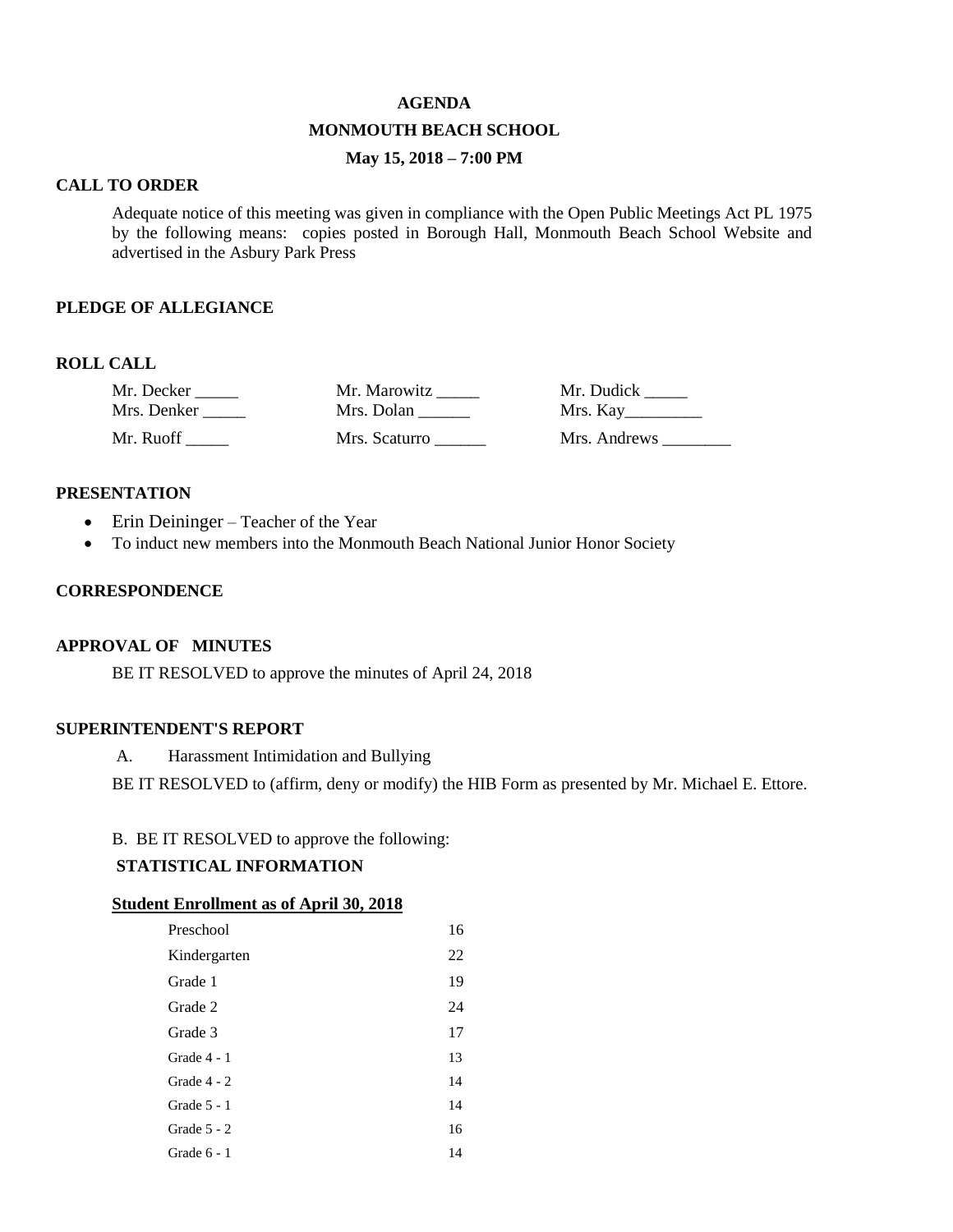| Grade 6 - 2                              |       | 15        |       |
|------------------------------------------|-------|-----------|-------|
| Grade 7 - 1                              |       | 13        |       |
| Grade 7 - 2                              |       | 12        |       |
| Grade $8 - 1$                            |       | 19        |       |
| Grade 8 - 2                              |       | <u>19</u> |       |
|                                          | Total | 246       |       |
| Special Education (Out of District): 2   |       |           |       |
| One student in the following placements: |       |           |       |
| Oceanport Schools (1)                    |       |           |       |
| Harbor School (1)                        |       |           |       |
| <b>Student Attendance</b>                |       |           |       |
| September                                | 98%   | February  | 92%   |
| October                                  | 97%   | March     | 95.5% |
| November                                 | 94%   | April     | 96%   |
| December                                 | 94.5% | May       |       |
| January                                  | 92.5% | June      |       |
| <b>Staff Attendance</b>                  |       |           |       |
| September                                | 98.5% | February  | 94.5% |
| October                                  | 97.5% | March     | 93.5% |
| November                                 | 97.5% | April     | 95%   |
| December                                 | 93.5% | May       |       |
| January                                  | 96.5% | June      |       |

### Fire Drills

April 13, 2018 at 1:50 p.m.

Security Drill

Evacuation (non fire) – April 24, 2018 at  $2:00$  p.m.

## **PUBLIC DISCUSSION**

In compliance with Open Public Meetings Act PL 1975, Chapter 10:4-12 subsection b, - A public body may exclude the public only from that portion of a meeting at which the public body discusses any matter involving the employment, appointment, termination of employment, terms and conditions of employment evaluation of the performance of promotion or discipline of any specific prospective public officer or employees or current public offer or employee employed or appointed by the public body, unless all the individual employees or appointees whose rights could be adversely affected request in writing that such matter or matters be discussed at a public meeting. As per Board Bylaws, 0167, public participation in Board Meetings, such remarks are to be limited to five minutes duration. The Board of Education, though affording the opportunity for members of the public to comment will not engage and/or make remarks concerning matters of student confidentiality and/or matters of personnel wherein employees of the District have not been given notice of the Board's intent to discuss their terms and conditions of employment. Members of the public are reminded that though they are afforded the opportunity to address the Board, they are not given license to violate the laws of slander. Comments made by members of the public that are not in keeping with the orderly conduct of a public meeting will be asked to yield the floor and if they fail to do so may be subject to charges under New Jersey statues associated with disruption of a public meeting.

### **PTO UPDATE**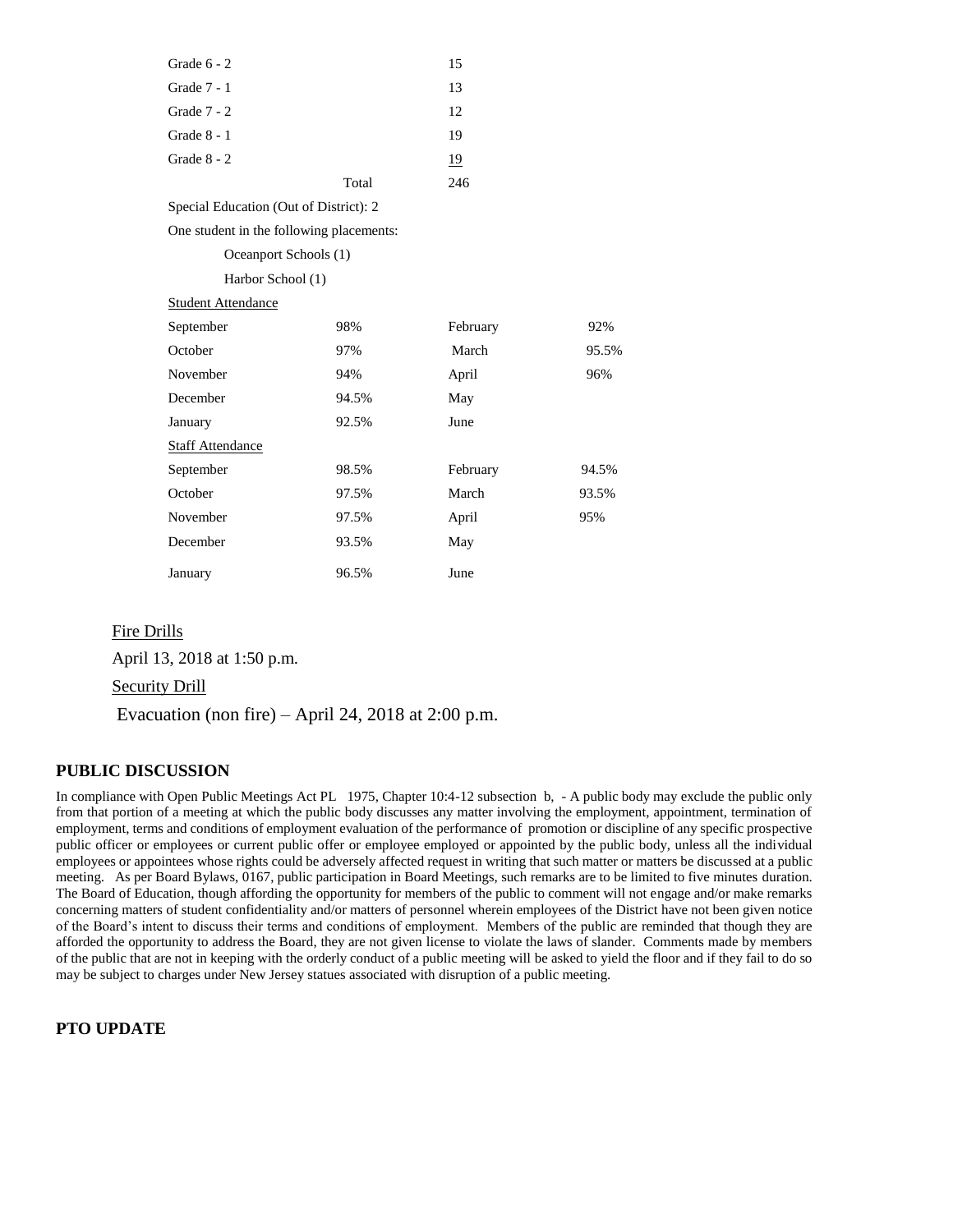# **FINANCE**

Chair: Karen Dolan

Leo Decker, Ken Marowitz, Melanie Andrews

A. BE IT RESOLVED to approve the following financial report

Report of the Board Secretary – April 30, 2018 Cash Balances:

|     | \$2,808,873.61 |
|-----|----------------|
| \$  | 21,218.84      |
| \$. | 52.613.15      |
| \$  |                |
| \$  | 2,791.70       |
|     |                |

Fund 60 \$ 48,842.11

- Reconciliation Report for April
- Monthly transfer report
- May bill list in the amount of \$120,154.63
- Payroll report for April

In accordance with the reports attached:

Pursuant to NJAC 6:l20-2.13(d), I certify as of April 30, 2018 no budgetary line item account has been over expended in violation of NJAC 6:20-22.13 (ad). I hereby certify that all of the above information is correct.

Board Certification:

Pursuant to NJAC 6:20-2.3 (e), we certify that as of April 30, 2018 after review of the Secretary's Monthly Report and upon consultation with the appropriate district officials, that to the best of our knowledge, no major account or fund has been over expended in violation of NJAC 6:230-22.13(b) and that sufficient funds are available to meet the district's financial obligations for the remainder of the fiscal year.

- B. BE IT RESOLVED to retroactively approve the following payment for the March 16 2018 Staff Professional Development Day at MBS: Suicide Awareness Training for the staff from the Center for Counseling Services at a cost of \$600.00.
- C. BE IT RESOLVED to rescind the following resolution:

To approve Seashore to provide transportation for one student to the Monmouth County Voc from May 11 – May 22 at a cost of \$2,000.00 pending attorney review of liability to provide the transportation.

- D. BE IT RESOLVED to retroactively approve transportation to be provided by Shore Regional for the period May 11th to the 22nd, at \$170 per day for 8 days for a total of \$1360 which includes an additional driver since we would need to pay a driver to transport the students from MB to Shore and then a per mile rate because the route would be a little longer.
- E. BE IT RESOLVED to approve the following bus companies to provide quotes and services as needed for the 2018-2019 school year: Durham Bus Services, Hartnett Transportation. Jay's Bus Service, Seashore, MOESC, and Long Branch Schools.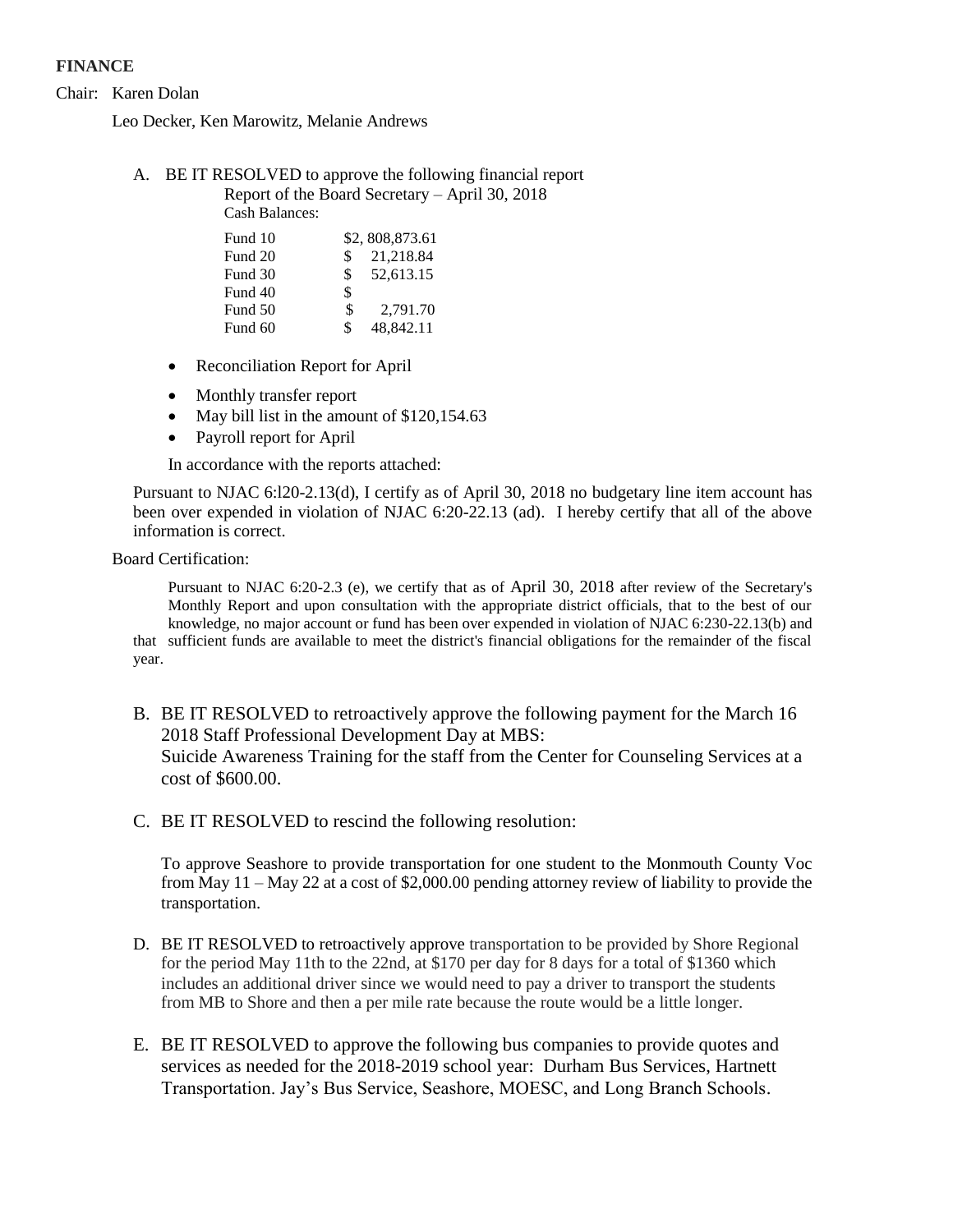F. BE IT RESOLVED to approve agreement with Monmouth Ocean Educational Services Commission to provide Substitute Nursing Services as needed for the 18-19 school year at a cost of \$56 for a registered nurse and \$44.50 for an LPN

# **PERSONNEL**

Chair: Kelly Scaturro

Kathy Denker, Chris Dudick, Barbara Kay

A. BE IT RESOLVED to approve the following tenured and non-tenured certified staff for the 2018- 2019 school year and to approve salaries as per Teacher Salary Guide for the 2018-2019 school year

| <b>STEP</b> | <b>LAST NAME</b> | <b>FIRST NAME</b> | 2018-2019    |
|-------------|------------------|-------------------|--------------|
| $8 - 9$     | <b>ALBERT</b>    | <b>RIANNE</b>     | \$<br>61,105 |
| 12          | <b>BROWN</b>     | <b>BARBARA</b>    | \$<br>62,005 |
| $8 - 9$     | <b>JOSEPH</b>    | <b>JESSICA</b>    | \$<br>61,105 |
| 10          | <b>DEININGER</b> | ERIN              | \$<br>59,805 |
| $6 - 7$     | <b>FREGLETTE</b> | <b>TINA</b>       | \$<br>60,105 |
| $6 - 7$     | <b>FUCHS</b>     | <b>JACLYN</b>     | \$<br>57,805 |
| 11          | GALLO            | <b>LORI</b>       | \$<br>60,805 |
| 20          | <b>GILLICK</b>   | <b>SUSAN</b>      | \$<br>89,350 |
| 20          | <b>HALL</b>      | AMY               | \$<br>46,700 |
| 10          | <b>KAMMERER</b>  | <b>MICHAEL</b>    | \$<br>59,805 |
| 12          | <b>LOPICCOLO</b> | <b>DINA</b>       | \$<br>64,305 |
| 20          | <b>MAHONEY</b>   | <b>DOROTHY</b>    | \$<br>90,900 |
| $8 - 9$     | <b>MARINO</b>    | <b>DEBRA</b>      | \$<br>58,805 |
| $8 - 9$     | <b>MAXCY</b>     | ALEXANDRA         | \$<br>61,105 |
| $6 - 7$     | <b>MCMAHON</b>   | <b>ALISON</b>     | \$<br>61,055 |
| 4           | <b>MOGAVERO</b>  | <b>RACHEL</b>     | \$<br>58,105 |
| 20          | O'NEILL          | <b>DONNA</b>      | \$<br>91,900 |
| $8 - 9$     | PENNELL          | <b>TRACY</b>      | \$<br>58,805 |
| 20          | PIETZ            | <b>NANCY</b>      | \$<br>94,200 |
| 5           | <b>POZNAK</b>    | <b>KORY</b>       | \$<br>56,805 |
| 19          | <b>PRIEST</b>    | <b>CHRISTINE</b>  | \$<br>8,444  |
| 20          | <b>SANTRY</b>    | <b>STEPHANIE</b>  | \$<br>91,400 |
| 20          | SHERIDAN         | <b>KARA</b>       | \$<br>91,200 |
| 19          | SILAKOWSKI       | <b>DOREEN</b>     | \$<br>85,390 |
| 10          | <b>STAFFORD</b>  | <b>LINDA</b>      | \$<br>37,263 |
| 5           | <b>STEEBER</b>   | <b>EMILY</b>      | \$<br>56,805 |
| 20          | <b>SULLIVAN</b>  | <b>DENISE</b>     | \$<br>90,200 |
| 17          | <b>TUZZO</b>     | <b>DEBRA</b>      | \$<br>45,264 |
| 12          | VACCARELLI       | <b>MEGHAN</b>     | \$<br>64,305 |
| 13          | VASTANO          | <b>JASON</b>      | \$<br>63,240 |
| 15          | <b>VINCELLI</b>  | <b>PETER</b>      | \$<br>66,640 |
| 18          | ZAYKO            | <b>CYNTHIA</b>    | \$<br>47,784 |

B. BE IT RESOLVED to hire Amanda Owens at Step 4 of the 2018-2019 current salary guide at a salary of \$55,805.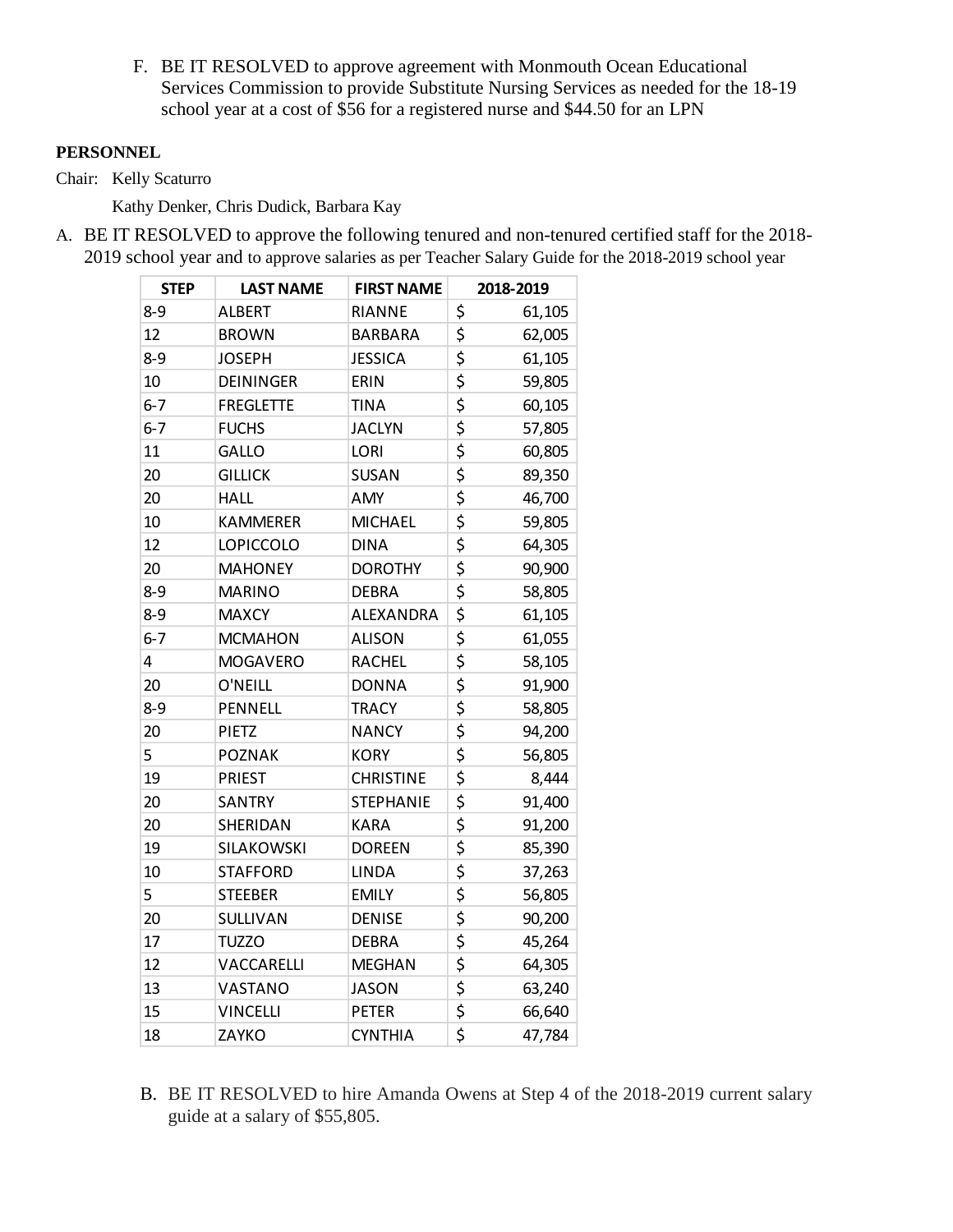- C. BE IT RESOLVED to approve Taylor Andretta, a student from Monmouth University, to conduct clinical teaching practice with Debra Marino in the Kindergarten classroom from September, 2018 through April, 2019.
- D. BE IT RESOLVED to approve contract with Shore Regional High School to provide shared Director of Curriculum Services in the amount of \$17,500
- E. BE IT RESOLVED to hire Denise McCarthy as a shared Business Administrator/Board Secretary with the Spring Lake Board of Education at a salary of \$120,000, terms and conditions of contract to be developed and approved by the County Superintendent.

# **CURRICULUM AND INSTRUCTION**

Chair: Kathy Denker

Kelly Scaturro, Chris Dudick, Barbara Kay

A. BE IT RESOLVED to approve Monmouth Beach School District 2018-2019 Summer Reading Support Position, Rate: \$30 Per Hour (Not to Exceed 20 Hours) as follows:

| Alexandria Maxcy | IU hours | \$300.00 |
|------------------|----------|----------|
| Pietz<br>Nancy   | hours    | \$300.00 |

B. BE IT RESOLVED to approve the 2018-2019 Regional Professional Development Plan.

C. BE IT RESOLVED to approve Monmouth Beach School District 2018-2019 Curriculum Writing/Revision as follows:

## English Language Arts Grades K-4

Up to 5 staff members not to exceed \$3,969.70 (75 hours in total @ \$53/hr., 15 hours each writer)

| Deininger    | 10.7 hours | \$567.10 |
|--------------|------------|----------|
| <b>Fuchs</b> | 10.7 hours | \$567.10 |
| Mogavero     | 10.7 hours | \$567.10 |
| Pietz        | 10.7 hours | \$567.10 |
| Poznak       | 10.7 hours | \$567.10 |
| Sheridan     | 10.7 hours | \$567.10 |
| Vaccarelli   | 10.7 hours | \$567.10 |

# Art Grades Pre-K-8

Up to 10 staff members not to exceed \$5,300 (100 hours in total @ \$53/hr., 10 hours each writer)

| Deininger    | 20 hours | \$1,060 |
|--------------|----------|---------|
| <b>Fuchs</b> | 20 hours | \$1,060 |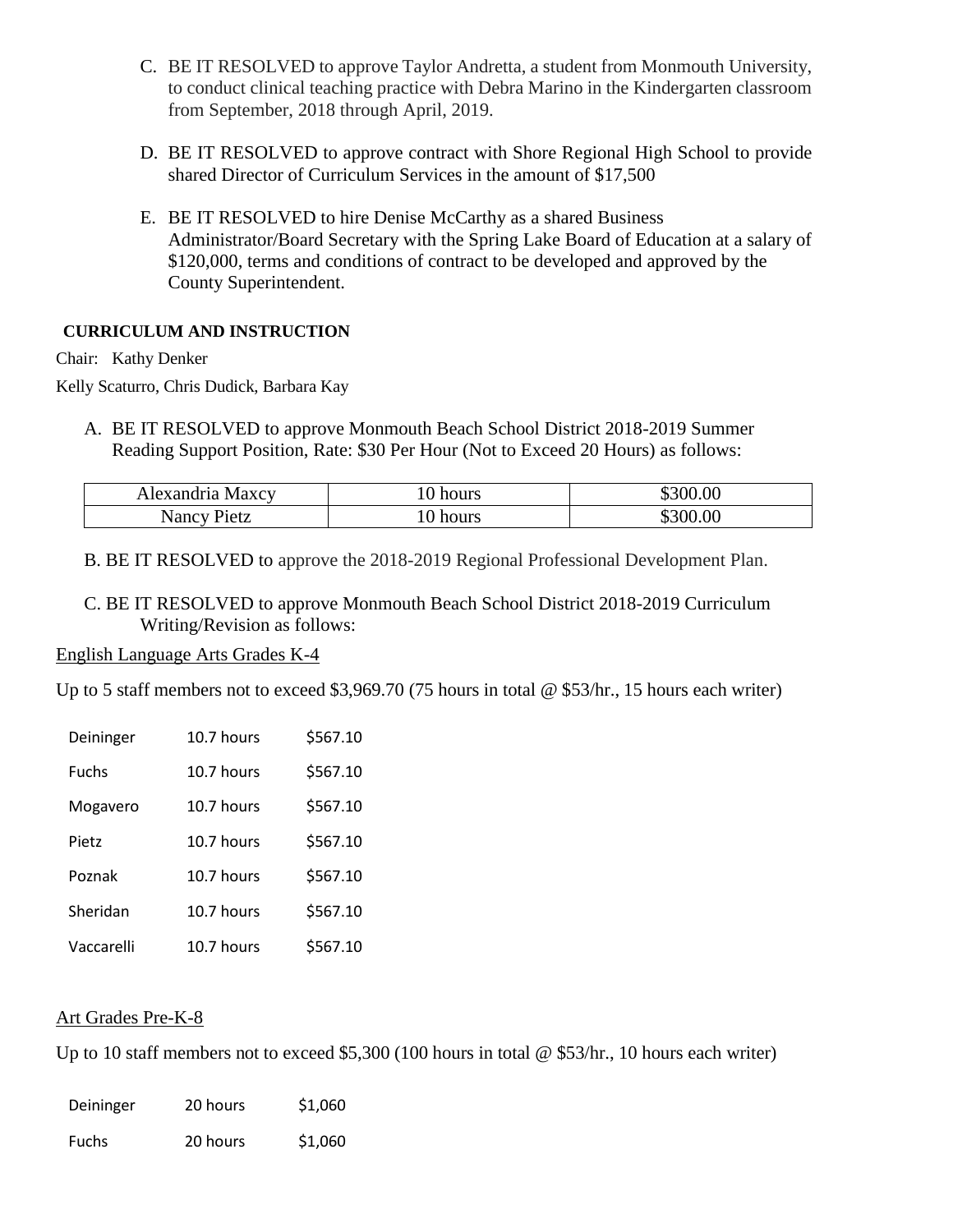| Pietz      | 20 hours | \$1,060 |
|------------|----------|---------|
| Rossi      | 20 hours | \$1,060 |
| Vaccarelli | 20 hours | \$1,060 |

# Music Grades Pre-K-8

Up to 10 staff members not to exceed \$5,293.50 (100 hours in total @ \$53/hr., 10 hours each writer)

| Deininger  | 8.3 hours | \$439.90 |
|------------|-----------|----------|
| Pietz      | 8.3 hours | \$439.90 |
| Rossi      | 75 hours  | \$3,975  |
| Vaccarelli | 8.3 hours | \$439.90 |

# Physical Education Grades Pre-K-8

Up to 10 staff members not to exceed \$5,300 (100 hours in total @ \$53/hr., 10 hours each writer)

| Deininger    | 25 hours | \$1,325 |
|--------------|----------|---------|
| <b>Fuchs</b> | 25 hours | \$1,325 |
| Pietz        | 25 hours | \$1,325 |
| Vaccarelli   | 25 hours | \$1,325 |

## Spanish Grades Pre-K-8

Up to 10 staff members not to exceed \$5,300.00 (100 hours in total @ \$53/hr., 10 hours each writer)

| Deininger            | 25 hours | \$1,325.00  |
|----------------------|----------|-------------|
| Sullivan             | 25 hours | \$1,325.00  |
| Pietz                | 25 hours | \$1,325.00  |
| Vaccarelli           | 25 hours | \$1,325.00  |
| Monmouth Beach Total |          | \$25,163.20 |

- F. BE IT RESOLVED to approve the following workshops:
	- Kara Sheridan, Denise Sullivan, Linda Stafford, Meghan Vaccarelli, Michael Ettore to attend the Garden State Summit workshop on June 4, 2018 at a total cost of \$175.00.
- **G.** E. BE IT RESOLVED to approve the extraordinary services for the 2018 summer extended school year program from July 9,  $2018 -$ August 3,  $2018$  for ages  $4 - 6$  and July 10,  $2018 -$ August 16, 2018 for ages 7 – 12:
	- OT Services by Tender Touch at \$85.00 per hour.
	- Academic Assistance by Rachel Mogavero and Tracy Pennell at \$30.00 per hour.

## **BUILDING AND GROUNDS**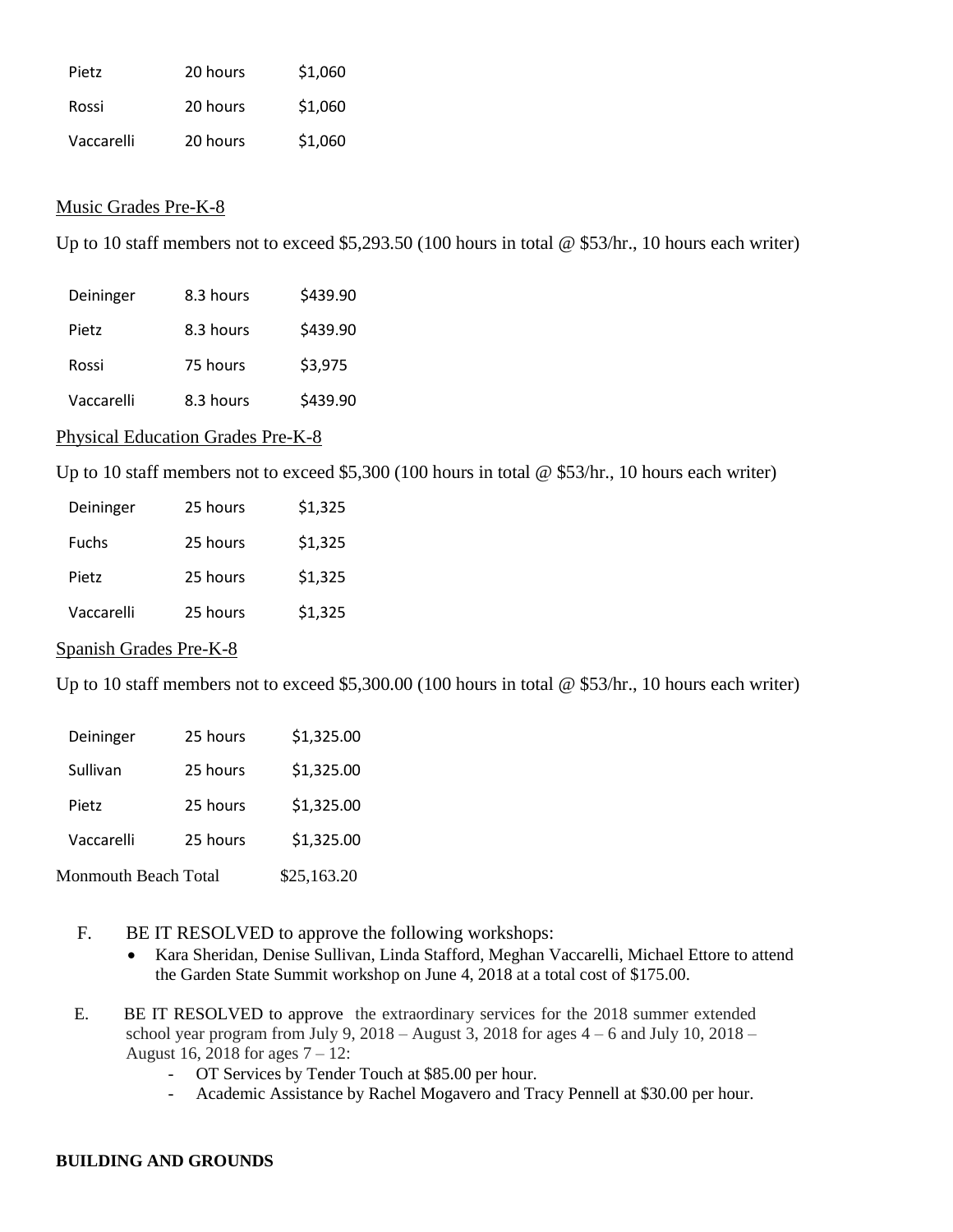Chair: Leo Decker

Ken Marowitz, Karen Dolan, Melanie Andrews

BE IT RESOLVED to approve the following Building Use Application Forms**:** 

- MB PTO to host an author visit for grades  $K 5$  in the gym on June 11, 2018 from 9 a.m. – 11 a.m.
- Eugene Hession of US Life Safety Association to hold an  $8<sup>th</sup>$  grade assembly on Beach Safety in the gym on May 23, 2018 from 1:30 p.m. – 2:45 p.m.
- Girl Scouts to hold a meeting on May 3, 2018 from  $5:45$  p.m.  $-7:15$  p.m. in room 5.
- MB PTO to hold Garden Club meetings in the courtyard and/or room 5 on 5/8/18, 5/15/18, 5/22/18, 5/29/18, 6/5/18, 6/12/18, and 6/19/18 from 3:00 p.m. – 4:00 p.m.

 $\bullet$ 

The following bids were received on April 26, 2018 for the Addition and Alterations to the Monmouth Beach School:

| Contractor                  | Base Bid    | <b>Add Alternate</b> |
|-----------------------------|-------------|----------------------|
| Pharos Enterprises          | \$1,577,000 | \$19,000             |
| <b>Apex Enterprises</b>     | \$1,769,000 | \$19,000             |
| <b>M&amp;M</b> Construction | \$2,025,000 | \$38,800             |

In accordance with the review of documents and recommendation of Eric Wagner, AIA, the following resolution shall be adopted:

BE IT RESOLVED to award bid to Pharos Enterprises, Base Bid \$1,577.000 and to determine at a later date the Add Alternate of \$19,000 in accordance with N.J.S.A. 18A:18A

# **POLICY**

Chair: Christopher Dudick

No Report

# **GENERAL ITEMS**

- Next meeting date June 19, 2018 at 7:00 p.m.
- BE IT RESOLVED to approve the purchase of \$50 Barnes & Noble gift cards as awards for the 8<sup>th</sup> grade graduation from funds donated by the following Monmouth Beach organization:

Sandpipers of Monmouth Beach

Monmouth Beach Beautification Committee

Monmouth Beach Fire Company

Monmouth Beach PBA

Monmouth Beach Board of Education

Monmouth Beach School Student Council

Monmouth Beach Teacher's Association

Monmouth Beach Cultural Center

Monmouth Beach PTO

Monmouth Beach Ladies Fire Auxilary

Monmouth Beach First Aid Squad

Monmouth Beach Historical Society